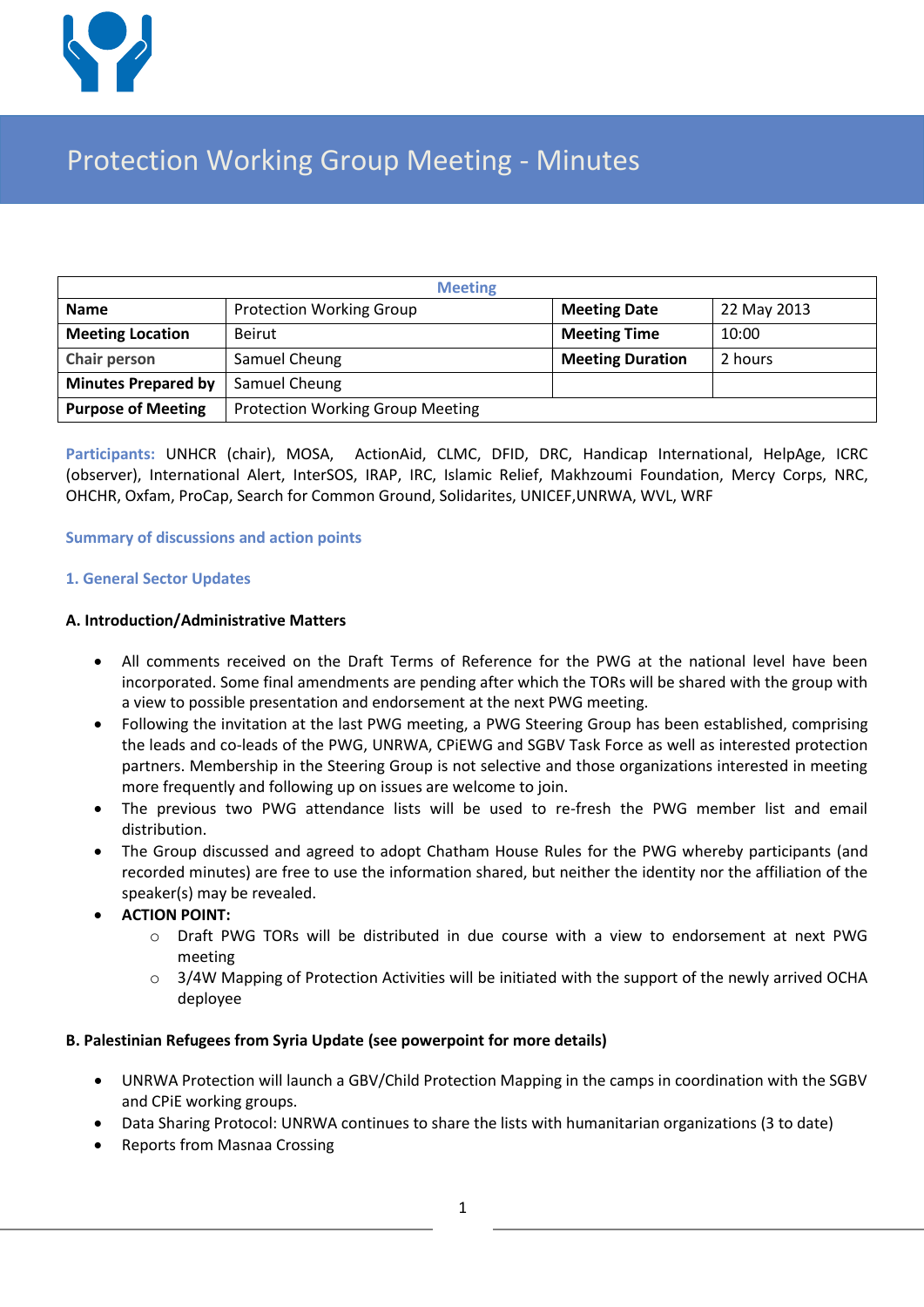- Access issues for those without proper documentation
- Reports that parents are prevented from returning to Syria so if they do not return with everyone on their entry card (i.e. their children). They should be able to go to SG and separate the parents from the cards (for a fee, i.e. the cost of the entry visa). There have been some reports of the SG refusing to do this. MRO will raise awareness of this at the border so to put the children on a separate entry card
- Reasons returning to Syria identified at Masnaa include: schools exams and visiting family members (mostly elderly/disabled, or have children in military service)
- Children Not Attending School
	- o 65% of PRS children are not attending school due to a combination of factors: expense (travel to and from school), child labour, lack of integration into camp environment/ self perception as "strangers", not sure of how long staying in Lebanon, psychological status of families in general, concerned for children's wellbeing reluctance to release them into school, and lack of official registration for exams
	- $\circ$  Possible Solutions: outreach on benefits of education, sensitivity training to UNRWA staff

## **C. Child Protection Update**

- Activity Mapping of CPiE members
- Completion of Regional Remote Syria Child Protection Needs Assessment
	- o Participation of 7 agencies; 235 respondents; 45% female vs 55% male
	- $\circ$  Next Steps Interpretation workshop in June in Amman; Report drafted by end-July
	- Initiated process to harmonise and strengthen case management tools
- Compilation of Children at Risk data from SR registration points higher proportion of separated children, child spouses, child labour, children with severe disabilitie
- **ACTION POINTS:**
	- o Ongoing identification of referral pathways per field hub
	- $\circ$  Capacity Building Workshop on Child Friendly Spaces and Psychosocial Support May 27<sup>th</sup> to 31<sup>st</sup>

# **D. SGBV Update**

- The team from the SGBV Task Force comprised of MOSA, Abaad, UNHCR, UNICEF and UNFPA attended a strategic SGBV regional workshop along with other countries affected by the Syria crisis (Jordan, Turkey, Egypt, and Iraq) in order to share promising practice in addressing common challenges (i.e. information management and date collection, prevention of child/forced marriage) and to develop a regional approach.
- The SGBV Task Force organized a working lunch at the Hotel le Commodore with Head of Agencies on 30 April, other sectors and key donors to share new initiatives, priorities and challenges on prevention of and response to Sexual and Gender-Based Violence (SGBV) in the current emergency, and to trigger additional collaboration and support. Feedback from the participants was really encouraging as they mentioned being more comfortable to speak up on the issue and donor agencies also invited member organizations and the Coordinator to provide them with additional briefings in the future.
- Members of the SGBV TF developed key messages to alert women and girls that they do not need to pay anything in return or do any favors to obtain humanitarian assistance. Those messages were tested with groups of women to make sure language was appropriate and understood. Associated visuals will be finalized in June. The SGBV Task Force also developed standard guidelines to harmonize content and distribution of 'dignity kits' to women and girls.

#### **E. Situation / Operational Updates**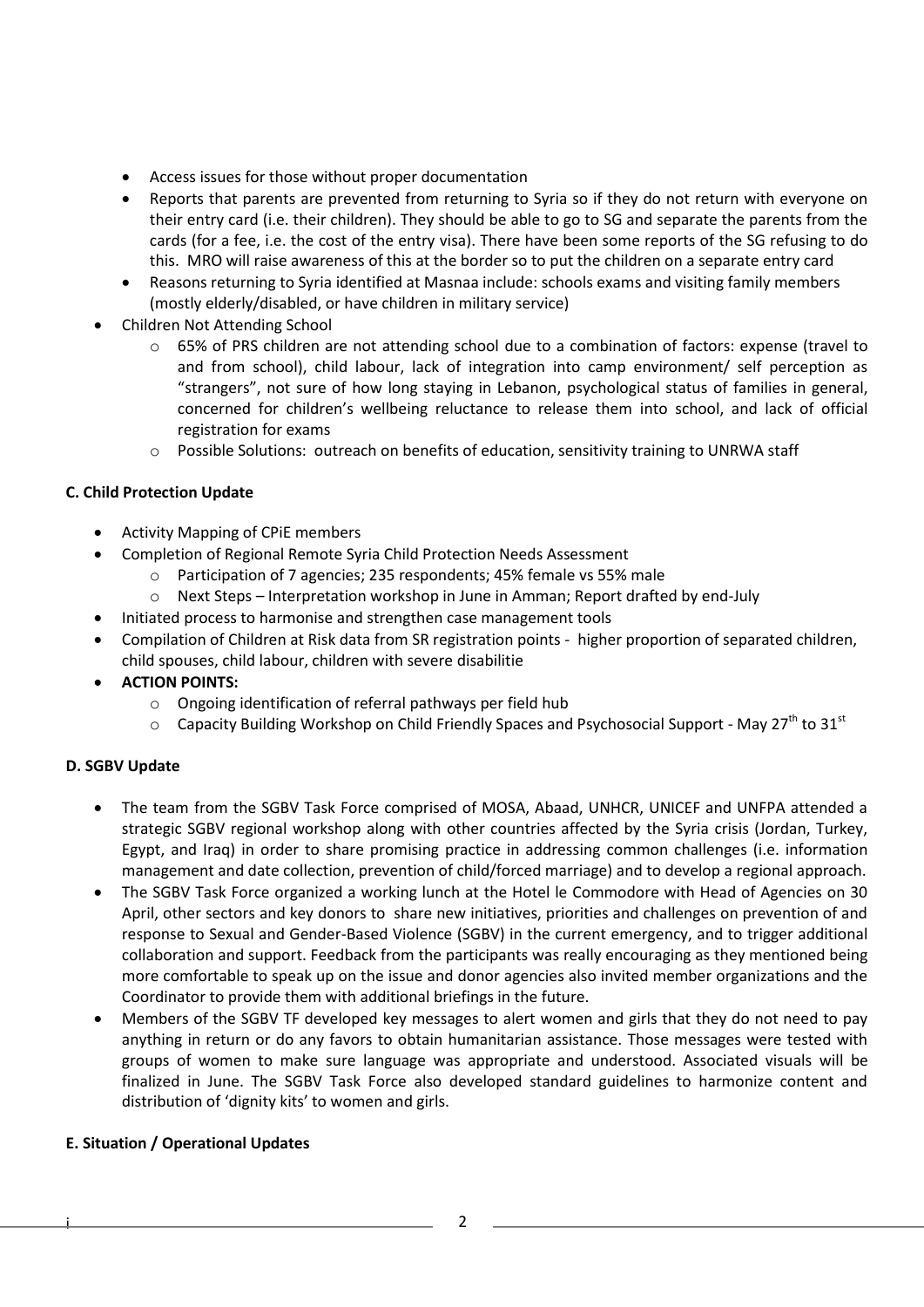# **Registration & Access to Territory (see powerpoint for more details)**

- The Group reviewed current registration trends, noting a decrease in waiting periods across the country, particularly in the South. A chart was displayed indicating a trend of steady and continual increases in rented hosting conditions versus steady and continual decreases in hosting by the community.
- The Group discussed the modalities of mobile registration and noted a possible information gap regarding registration of Syrians who lack documentation. The Group also discussed the need to increase information leaflets on available services at UNHCR registration centers.
- Local border monitoring sources reported the Syrian border authorities are not allowing male individuals to return to Syria if they do not complete a period of three months of their legal stay in Lebanon. In addition, some Syrian families were reportedly not allowed to exit Syria from the legal crossing point. Unconfirmed reports were made regarding ongoing construction of a 4m-high sand barrier separating Lebanon and Syria.
- Partners continue to pay close attention to the intensification of conflict in Qusayr, Syria. After the arrival of some 700+ families in early May, no significant increase was seen following more recent reports of the town having 'fallen' to regime forces supported by Hezbollah. The majority of new arrivals from Qusayr transited from Arsal and are now in Wadi Khalid. Some 70% reportedly entered unofficially and are in an irregular status. Some 20–40,000 civilians are believed to be residing in Qusayr and surrounding villages.

# **ACTION POINTS:**

- o Syrians lacking civil status documentation should still be referred to UNHCR for registration but be advised to provide information or other documentation confirming their Syrian nationality.
- o Partners were requested to increase information leaflets on available services at UNHCR registration centers.
- o Coordination is ongoing with field-based PWGs to assess the reasons and dynamics behind Syrians unwilling or unable to be registered.
- o Caritas is preparing for its border presence at Masnaa.
- o Partners in Bekaa and the North are closely examining early warning systems for possible influx.

# **Legal Status, Freedom of Movement and Physical Safety (see powerpoint for more details)**

- Among some 385 Syrians in detention referred to UNHCR since January 2013, only 16% were charged solely with illegal entry/stay.
- The Group reviewed current statistics on official and unofficial border crossings and note the higher concentrations in Bekaa (14% unofficial) and North Lebanon (15% unofficial). The estimated number affected was some 50,000 persons and increasing. The Group discussed advocacy strategies as it was noted that the current policies "force Syrians to become illegal (irregular)." The Group also discussed related concerns, such as confiscation of IDs after arrest and concerns over possible selective targeting of irregular persons based on political or sectarian reasons.
- In Bekaa, ongoing security concerns in Masharih al-Qaa area, including reported eviction threats to residents. On 2 May, reportedly more than 130 Lebanese and Syrian families left the Masharih al-Qaa area after receiving threats from armed elements if they remained in the area.
- In the South, tensions with the host community have flared in certain villages following the burial of a Lebanese Hezbollah member killed in Syria, leading to a Syrian reportedly being physically assaulted and local mosques issuing warnings against Syrians.

# **ACTION POINTS:**

- $\circ$  A meeting will be held to consolidate inputs to an advocacy note on regularization, including further involvement of MOSA.
- o A Legal Assessment on the Consequences faced by Syrian Refugees who have limited legal status in Lebanon will soon be conducted by NRC to understand the short and long-term consequences of those lacking documentation or in an irregular situation as well as the underlying reasons.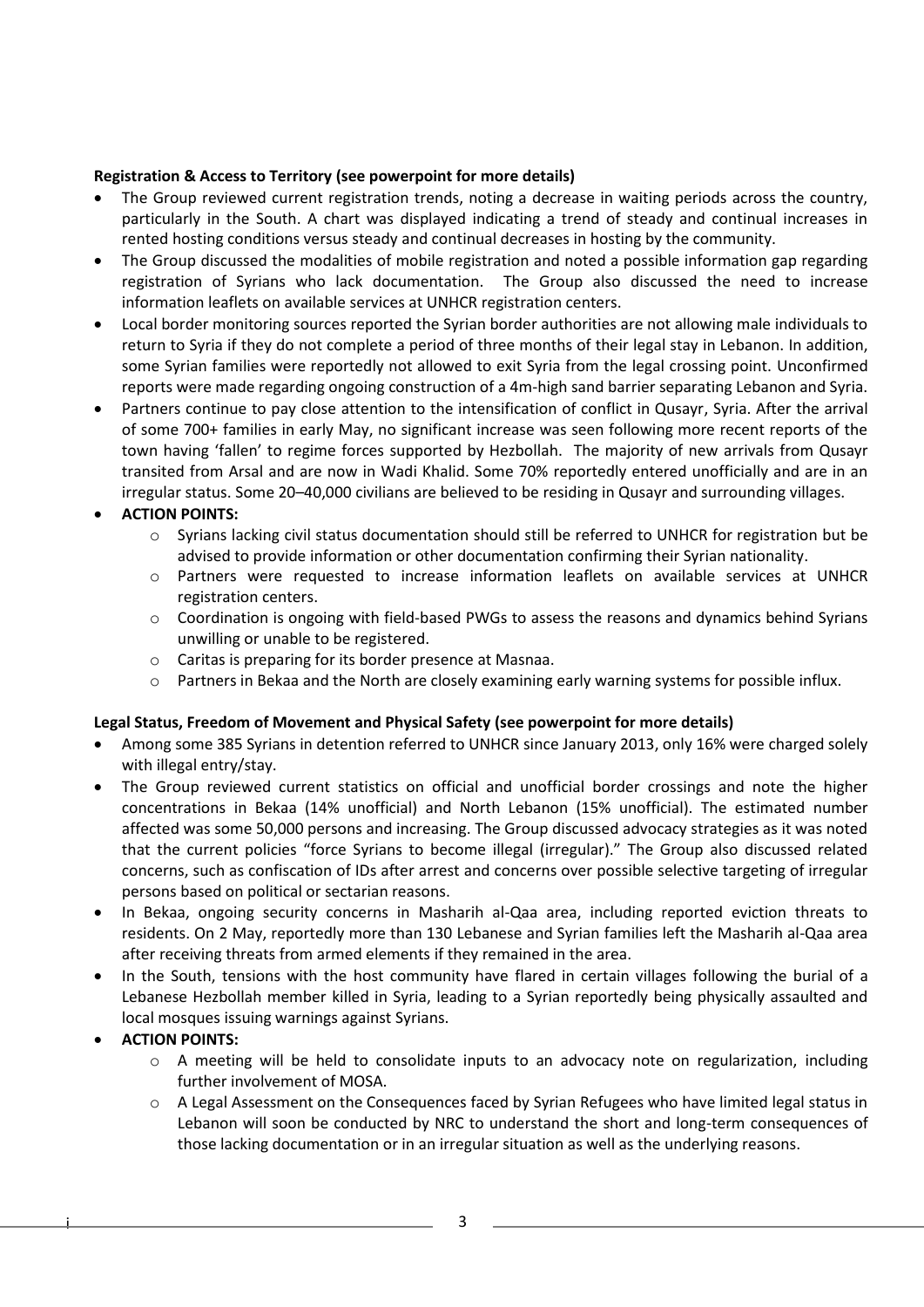o The mapping of current restrictions on freedom of movement, curfews and instances of confiscation of documents is ongoing and is being coordinated through field-based PWGs.

### **Community Outreach, Access to Services & Specific Needs**

 The Group discussed the current status of community centers and the deployment of additional social workers at SDCs.

## **2. Identified Gaps or Issues**

#### **A. Targeted Assistance**

- The Group discussed gaps and needs, particularly in the mass information aspects of the shift across agencies to more targeted assistance. With the upcoming Ramadan, it was noted that timing was extremely urgent to prepare beneficiary families for possible changes in assistance. A task force has been organized to prepare messaging.
- The Group discussed operational changes in health assistance already in place but noted concerns regarding the availability of detailed information on locations, eligibility and discounts on primary and secondary services. Posters and brochures are under development (translated and ready for printing). Concerns will be referred to the Health Working Group.

## **B. Protection in Informal Tented Settlements**

- All partners were reminded of the need for inclusive mapping of informal tented settlements and to refer identified settlements to the Shelter Sector which is consolidated GPS mapping.
- The questionnaire for the rapid assessment of informal tented settlements was under development and will be used country-wide but will complement local initiatives.
- **ACTION POINT:**
	- o ITS questionnaire to be re-circulated to PWG Steering Group for last comments.

| 3. | <b>Agreed Action Points:</b>                       |                 |                       |                |
|----|----------------------------------------------------|-----------------|-----------------------|----------------|
|    | <b>Issue</b>                                       | <b>Deadline</b> | <b>Responsible</b>    |                |
|    |                                                    |                 |                       | <b>Comment</b> |
|    | Distribution, review / comment and finalization of | 19 June         | $UNHCR + all$         |                |
|    | <b>PWG TORS</b>                                    |                 |                       |                |
|    | Initiation of 3/4W Mapping                         | 19 June         | UNHCR + OCHA          |                |
|    | Field-based Analysis of Populations Not Willing to | 19 June         | PWG Steering + Field- |                |
|    | be Registered                                      |                 | based PWGs            |                |
|    | Mapping of Curfews, Confiscation of Documents      | 19 June         | Field-based PWGs      |                |
|    | Regularization Advocacy Note + Assessment of       | Ongoing         | $UNHCR + NRC$         |                |
|    | Consequences                                       |                 |                       |                |

#### **Attachments**

| <b>Document</b>                                     | Location |
|-----------------------------------------------------|----------|
| PWG Meeting 22 May, Powerpoint Presentation         |          |
| UNRWA Presentation, 17 May, Powerpoint Presentation |          |